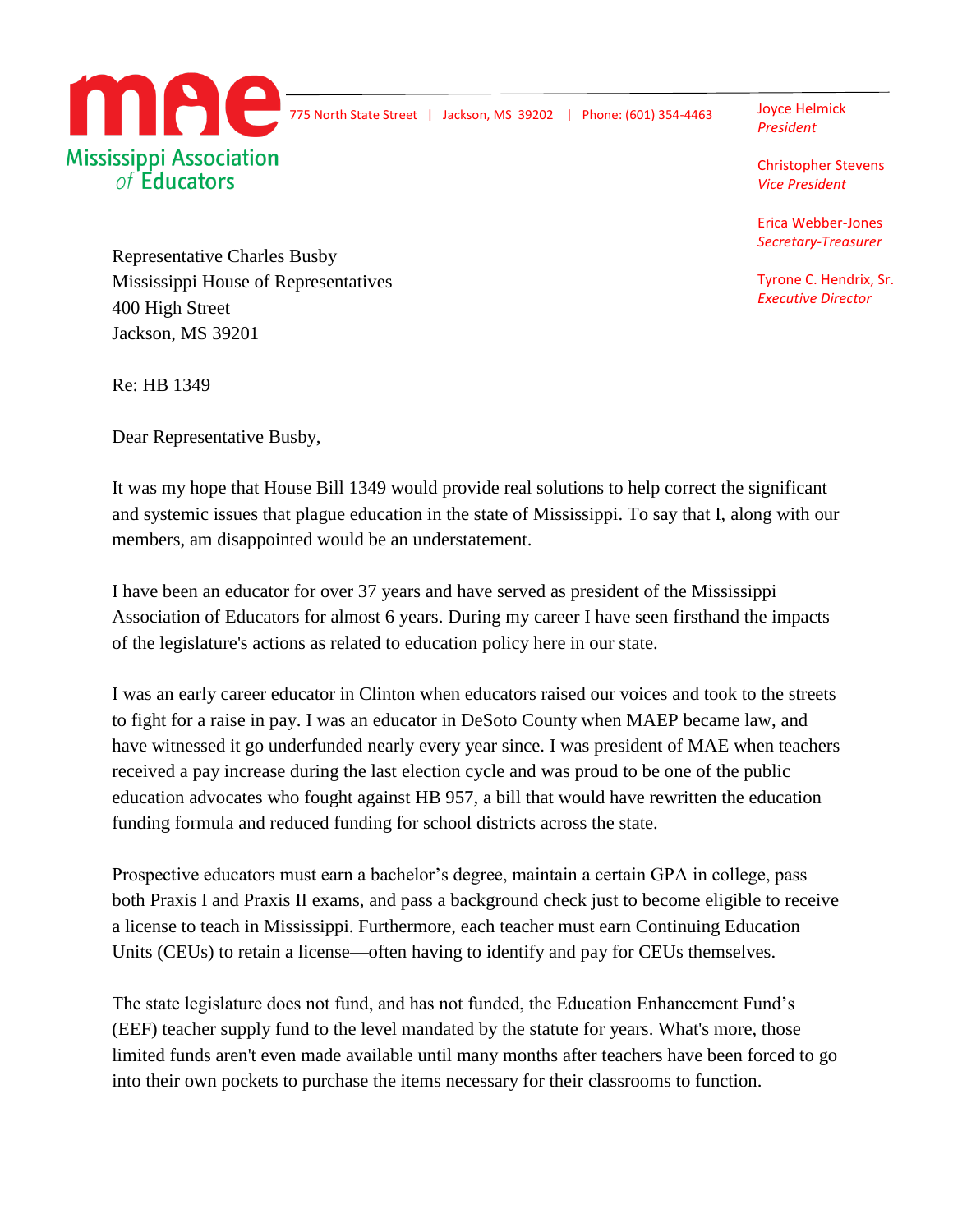Teachers are forced to teach with outdated textbooks—assuming there are even enough books for each student. Teachers are expected to produce students who are prepared for the future, when access to the technology required to do so in the present is limited and, often, inaccessible.

Educators are also faced with the very real possibility of not having a job the next year. Did you know that every single school year, school districts must offer teachers a new contract, and teachers must renew their contracts? Contracts can be non-renewed without just cause, which is often the case in districts across the state.

I take the time to describe the conditions in which educators work because, quite frankly, many lawmakers simply do not know. I have to believe that lawmakers are unaware, and not intentionally making decisions that complicate the lives of the teachers making sacrifices across this state each and every day.

The proposed \$2,000 pay raise split over two years is insulting to our public school teachers many of whom already struggle to make ends meet by working second jobs, and use their already low salaries to provide for their classrooms as they simultaneously provide for their own families.

The \$1000 pay raise split over two years is also an appalling gesture to our state's incredibly hardworking assistant teachers, who make \$13,500. If you're unaware, that number puts them just barely above the federal individual poverty line.

Mississippi is in the midst of a certified teacher shortage crisis. There is no other word to describe the situation in which we find ourselves. This is a crisis.

How are we to attract new educators and retain our veteran educators when the state has created an environment in which teachers rightfully feel underappreciated, inappropriately compensated, and unheard? Keeping Mississippi's best and brightest educators in our classrooms has become an uphill battle. Teachers are trained in our universities and choose to make their lives here in Mississippi, but when they drive to their classroom it is often in a neighboring state where they tell us their careers are more fulfilling and more lucrative than if they'd chosen to teach down the street from their own homes. Many Mississippi-trained educators are leaving the state altogether.

The numbers don't lie: In 2007, the Mississippi Department of Education issued 7,620 teaching licenses. By 2017, that number shrunk to a mere 603 licenses issued.

Our shamefully low teacher salaries, inadequate and under-resourced classrooms, minimal and underfunded teacher supply funds, and the consistent starvation of public education in Mississippi all play a significant role in our inability to retain and recruit current and future educators while limiting opportunities for our students.